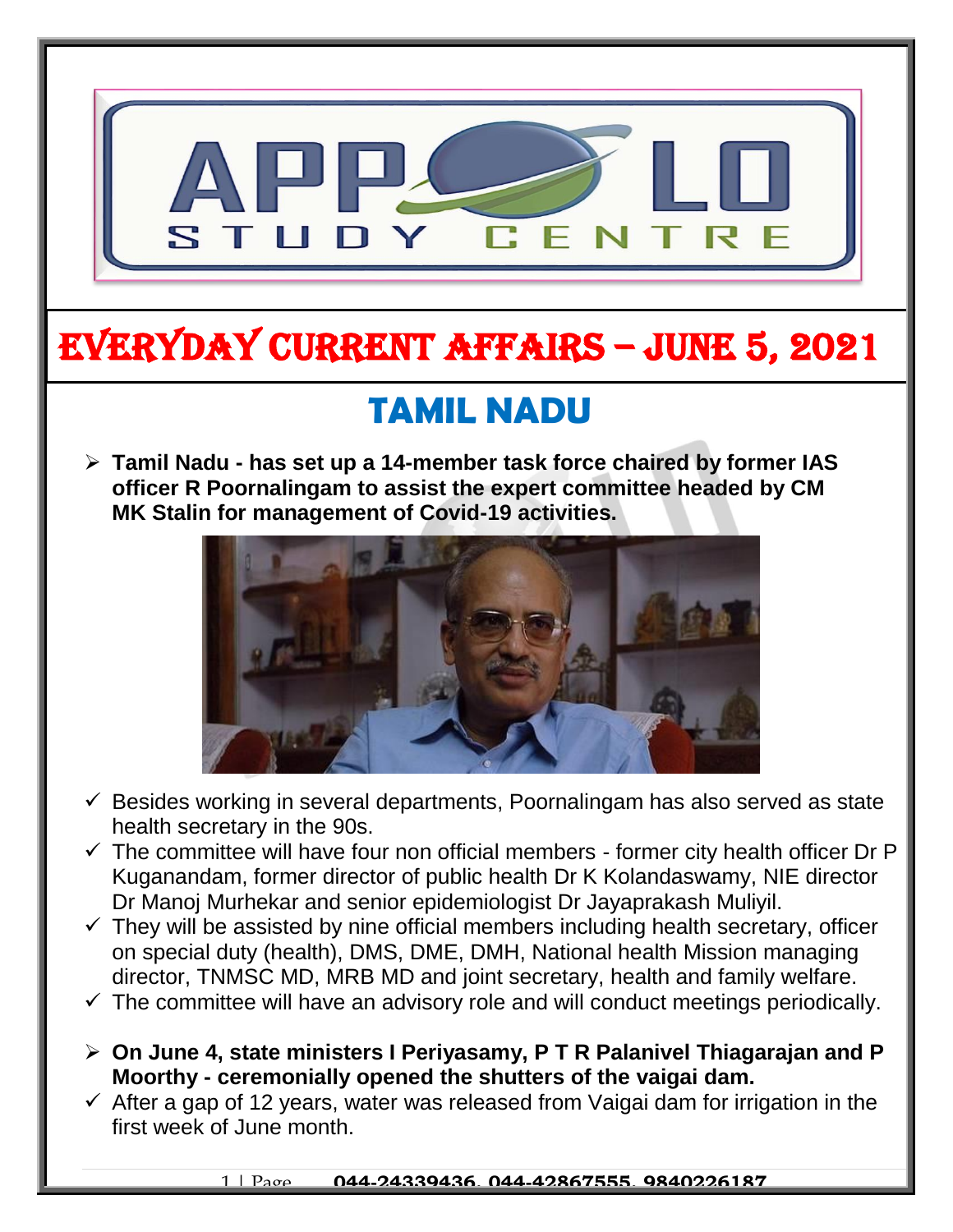- $\checkmark$  The water will irrigate 45,000 acres of agricultural land in Madurai and Dindigul districts.
- $\checkmark$  It may be recalled that water was released from the Mullaperiyar dam too for the first time in 14 years on June 1, 2021.
- $\checkmark$  Previously, it was in 2008 that water was released from Vaigai in the first week of June.
- $\checkmark$  According to Cooperatives Minister I Periyasamy, 900 cusecs would be released for 45 days and then through the turn system for the remaining 75 days.
- $\checkmark$  The water would also be released for the tailend districts of Sivaganga and Ramanathapuram soon, as per the Minister
- $\checkmark$  A total of 45,041 acres of land stands to benefit now, including 1,797 acres in Nilakottai block in Dindigul district, 16,452 acres in Vadipatti block in Madurai and 29,792 acres in Madurai north block.
- $\checkmark$  The Mullaperiyar dam shutters were opened by the Minister I Periyasamy on June 1 for irrigation of 14,707 acres of land in Theni district for the first crop of the double crop area.
- $\checkmark$  Water is released from the Mullaperiyar dam if the level crosses 120 feet.
- $\checkmark$  The last time the water level crossed the mark in June was on the first of the month in 2006, when it rose upto 124.4 feet.
- $\checkmark$  The water level in Vaigai dam stood at 67.9 feet on June 4, with an inflow of 648 cusecs and a discharge of 60 cusecs.
- **A nine-year-old lioness - died of suspected coronavirus infection on June 3 at the Arignar Anna Zoological Park (AAZP) in Vandalur near Chennai.**
- $\checkmark$  Nine more lions at the zoo have tested positive for SARS CoV-2.



- $\checkmark$  Specimens collected from the animals were sent to National Institute of High Security Animal Diseases, Bhopal, on 24th and 29th May after some animals showed infection symptoms, including nasal discharge.
- $\checkmark$  The institute confirmed the virus infection on June 3.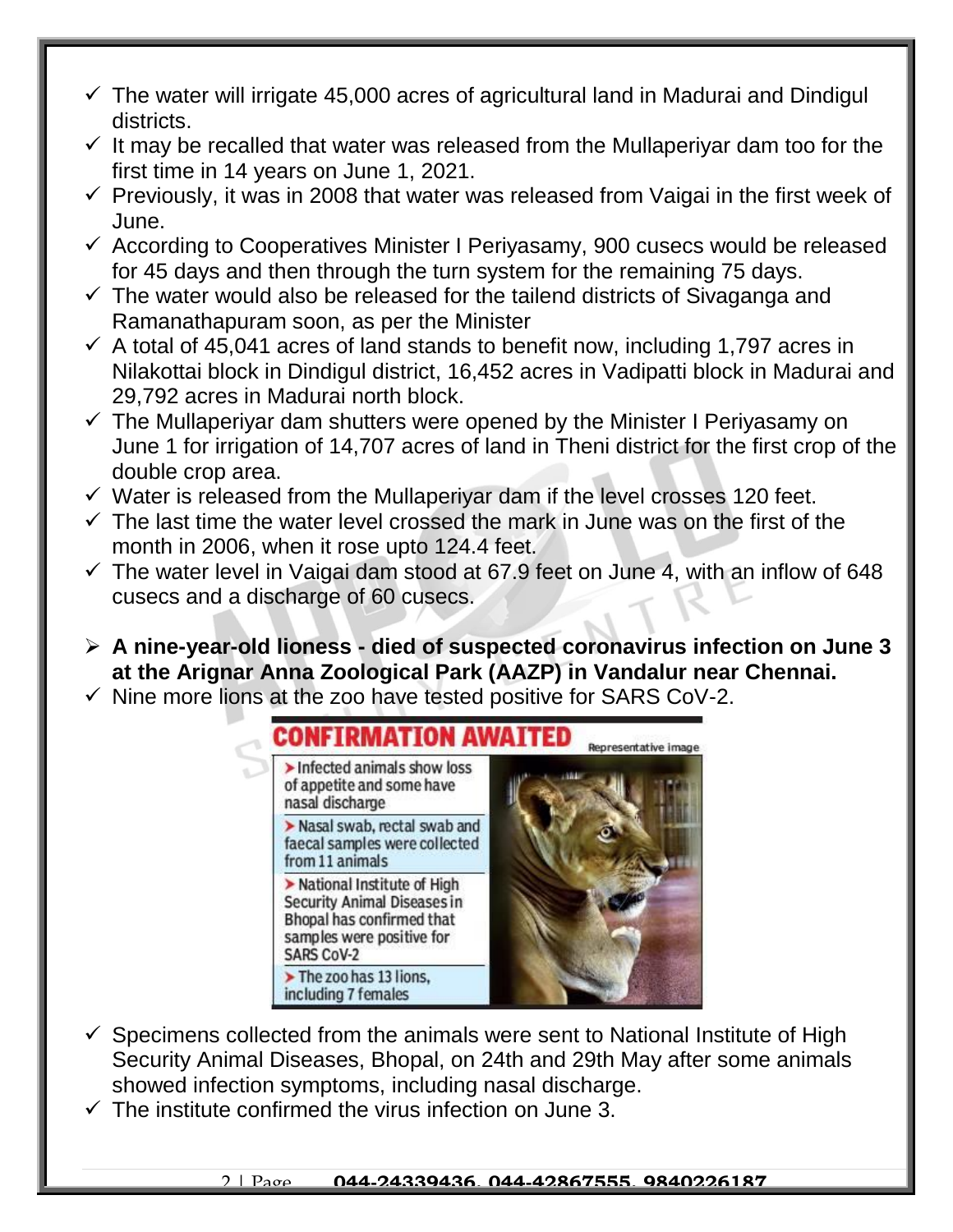- $\checkmark$  As per protocol, any suspected death due to coronavirus in zoos must be reconfirmed by Indian Veterinary Research Institute, Bareilly, and Centre for Cellular and Molecular Biology (CCMB), Hyderabad.
- $\checkmark$  Samples have been sent to these institutes for confirmation and results are awaited.
- $\checkmark$  The CCMB is the approved virus sequencing centre of the Central Zoo Authority
- $\checkmark$  It will carry out genome sequencing of the virus strain for better understanding of transmission to prevent further spread of the infection.
- $\checkmark$  The virus could have been transmitted from humans (animal keepers/workers), even though the cause of spread to the lions could not be ascertained
- $\checkmark$  The virus can reach up to two meters and can be alive for three days.
- $\checkmark$  All the lions that tested positive are under observation and treated by in-house veterinary team in coordination with Tamil Nadu Veterinary and Animal Sciences University (Tanuvas) experts.
- $\checkmark$  At present, Vandalur zoo houses six lions and seven lionesses, but no cubs.
- $\checkmark$  The Vandulur zoo was closed on April 24 after the state government announced a lockdown to curb the spread of Covid-19.

#### **STATES**

- **Punjab and Haryana – have become the last two states in the country to implement direct cash transfer of the minimum support price (MSP) under the "One Nation, One MSP, One DBT" scheme of the government**
- $\checkmark$  With this, the online payment system of 'Direct Benefit Transfer' (DBT) has become universal across the country
- The Centre disbursed around ₹76,000 crore directly to farmers' accounts while procuring the wheat during the ongoing rabi marketing season (RMS).
- For the first time, farmers in Punjab have received more than ₹26,000 crore in their accounts directly, while ₹16,700 crore has been transferred to farmers' accounts in Haryana.
- $\checkmark$  According to food ministry, about 44.43 lakh farmers have benefitted from the ongoing RMS procurement operations with MSP value of nearly ₹81,200 crore.
- $\checkmark$  Meanwhile, the government has also revised the current wheat procurement target to 433 lakh tonnes, an increase of six lakh tonnes, as almost every state is reporting highest ever procurement.
- $\checkmark$  Last year the total procurement of wheat during the RMS was 390 lakh tonnes.
- **The Lakshadweep administration – has announced new steps to improve the security of the region by deploying government officials on board local fishing boats to gather intelligence.**
- $\checkmark$  The administration has also decided to monitor local fishing boats and crews for any suspicious activities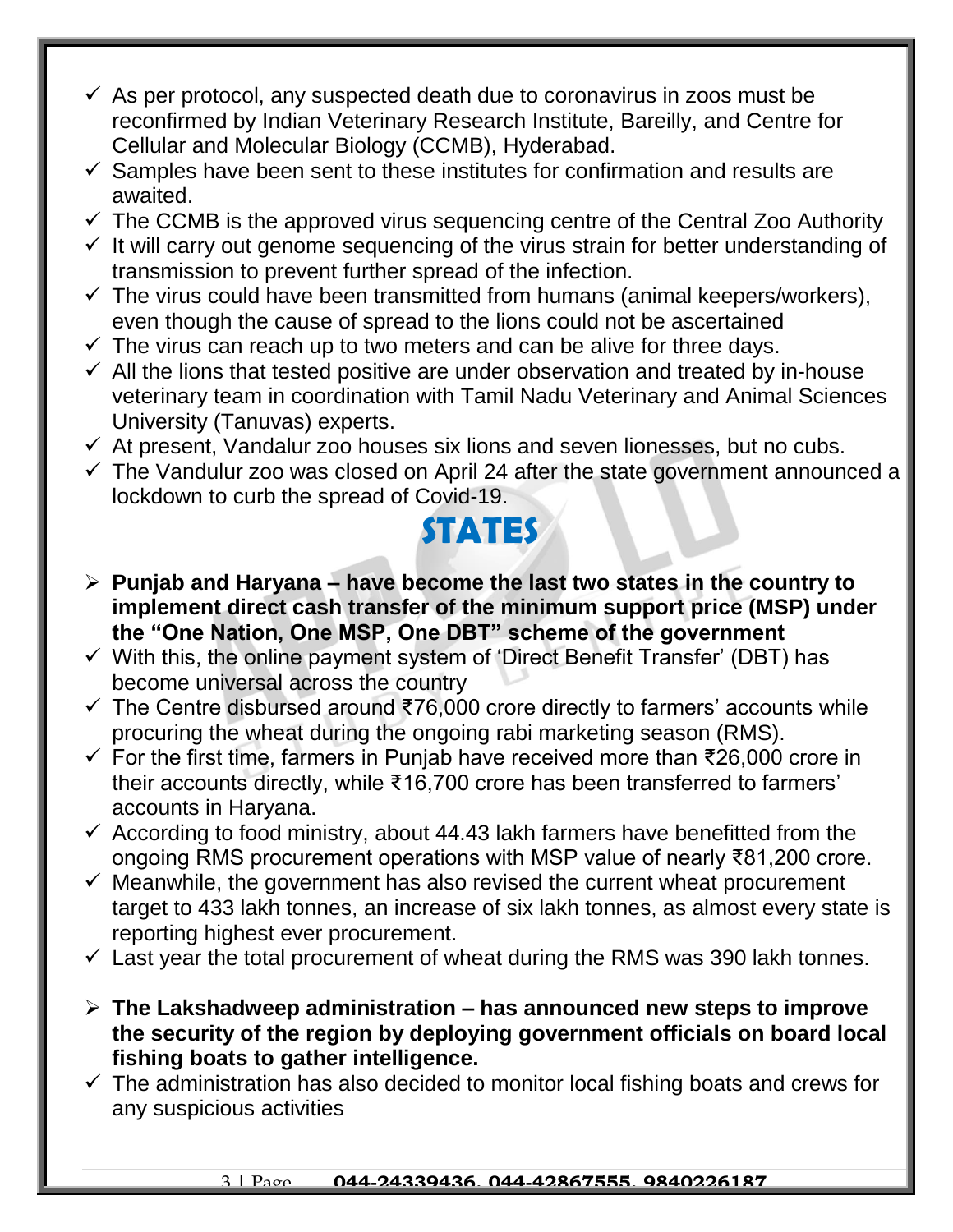- $\checkmark$  It will also give out instructions to intensify checking of motorised and other passenger vessels arriving in Lakshadweep.
- $\checkmark$  The decisions were taken following a May 28, 2021 meeting to review the security of the islands.
- $\checkmark$  The meeting was chaired by the principal secretary-cum-adviser to the administrator.
- **On June 4, the Punjab government - withdrew its order on selling Centreallocated Covid-19 vaccines to private hospitals**
- $\checkmark$  The decision has been criticized by the opposition and the Centre on the charge of profiteering amid a pandemic
- $\checkmark$  The Amarinder Singh-led state government has been diverting vaccine doses allocated by the Centre to private hospitals in the state and earning profit.
- The government is alleged to have sold doses of Covaxin, procured for ₹400, to private health facilities for ₹1,060, which then charge people ₹1,560 a shot.
- $\checkmark$  According to the government, only 600 doses out of about 42,000 doses allotted to private hospitals were administered to people in the age group of 18-44 years.
- $\checkmark$  The state government has directed private hospitals to return all vaccine doses available with them
- $\checkmark$  The government said it will refund the amount deposited by the private hospitals in the vaccine fund.

## **NATIONAL**

- **Biological E's recombinant protein Covid-19 vaccine, Corbevax - could be the cheapest and most affordable of vaccines in the Indian market, once it gets emergency use approval.**
- $\checkmark$  It is expected to be rolled out at a price lesser than ₹500 or even ₹400 not for one dose, but for both the doses
- Serum Institute's Covishield is priced at ₹300 a dose for state governments and ₹600 a dose for private hospitals, while the corresponding figures for Bharat Biotech's Covaxin are ₹400 and ₹1,200.
- Russian vaccine Sputnik V has been priced at ₹995 a jab by Dr Reddy's Laboratories and will be available only to state and private hospitals.
- $\checkmark$  Following the promising results of phase I & II trials of Corbevax, the Centre has pre-booked 30 crore doses for an advance payment of ₹1,500 crore or ₹50 per dose
- $\checkmark$  At present, Corbevax is undergoing phase III trials
- $\checkmark$  Biological E's Corbevax vaccine is being developed in collaboration with Texasbased Baylor College of Medicine
- **The Delta variant or B.1.617.2 strain, which was first detected in India - is found to be the reason behind the second wave of the Covid-19 pandemic**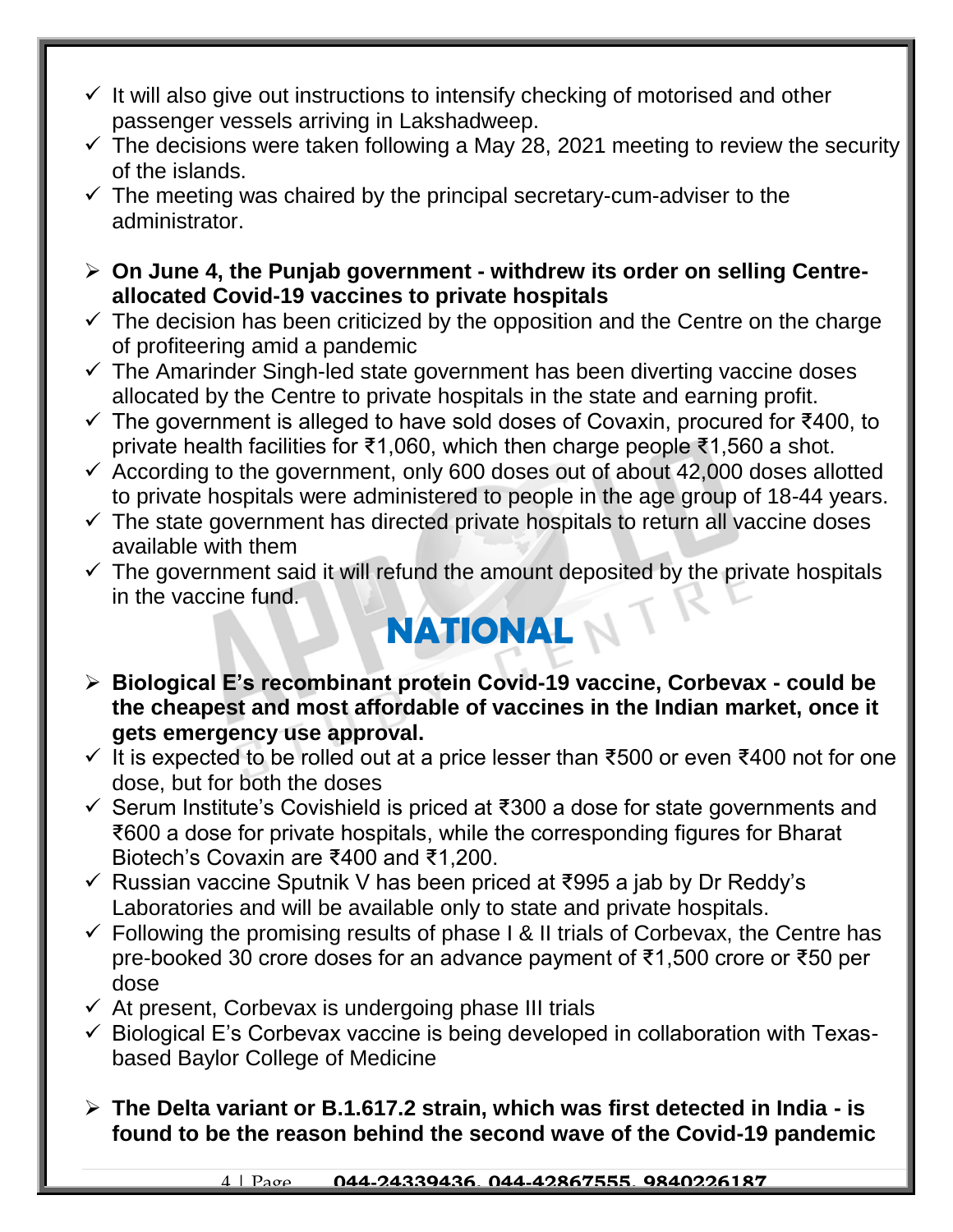- $\checkmark$  This was revealed in a study conducted by a team of scientists from different Indian institutions
- $\checkmark$  The Delta variant is more infectious than the Alpha variant or B.1.1.7, first detected in UK
- $\checkmark$  As per the study, B.1.617.2 shows high transmissibility (50% greater than B.1.1.7), high viral load and surges without any increase in case fatality rate (CFR).
- $\checkmark$  The scientists noted B.1.617.2 is capable of creating "very fast-rising outbreaks", importantly with "vaccination breakthroughs" (infections after vaccination).
- $\checkmark$  The study was conducted by scientists from National Centre for Disease Control, Institute of Genomics and Integrative Biology (CSIRIGIB), Indian SARS-CoV-2 Genomic Consortia (INSACOG) and others.
- $\checkmark$  For the study, samples from 10,427 and 9,918 people were obtained in Phase 1 and 2 respectively
- $\checkmark$  On the origin of SARSCoV-2 outbreaks in north India this year, the study noted that the outbreak in April in Delhi was preceded by outbreaks in Kerala, Maharashtra and Punjab.
- **Chief Justice of India N V Ramana - has unveiled an ambitious plan to set up a National Judicial Infrastructure Corporation (NJIC) to build modern and self-sufficient judicial infrastructure across India.**



- $\checkmark$  The CJI announced this after the two-day-long deliberations with high court chief justices in four sessions on June 1 and 2
- $\checkmark$  The NJIC would be tasked to build "comprehensive, self-contained, all-inclusive and modern court complexes across the country to augment judicial infrastructure".
- $\checkmark$  In smaller towns and rural areas, the deficient infrastructure and lack of use of information technology are highlighted as a major stumbling block for speedy delivery of justice
- $\checkmark$  Justice Ramana's plan envisages that the NJIC will be managed by a CJI-led committee comprising SC judges who would become CJIs in future.
- $\checkmark$  The NJIC managing committee will also include finance secretaries to the Union/state governments and HC CJs having long tenures.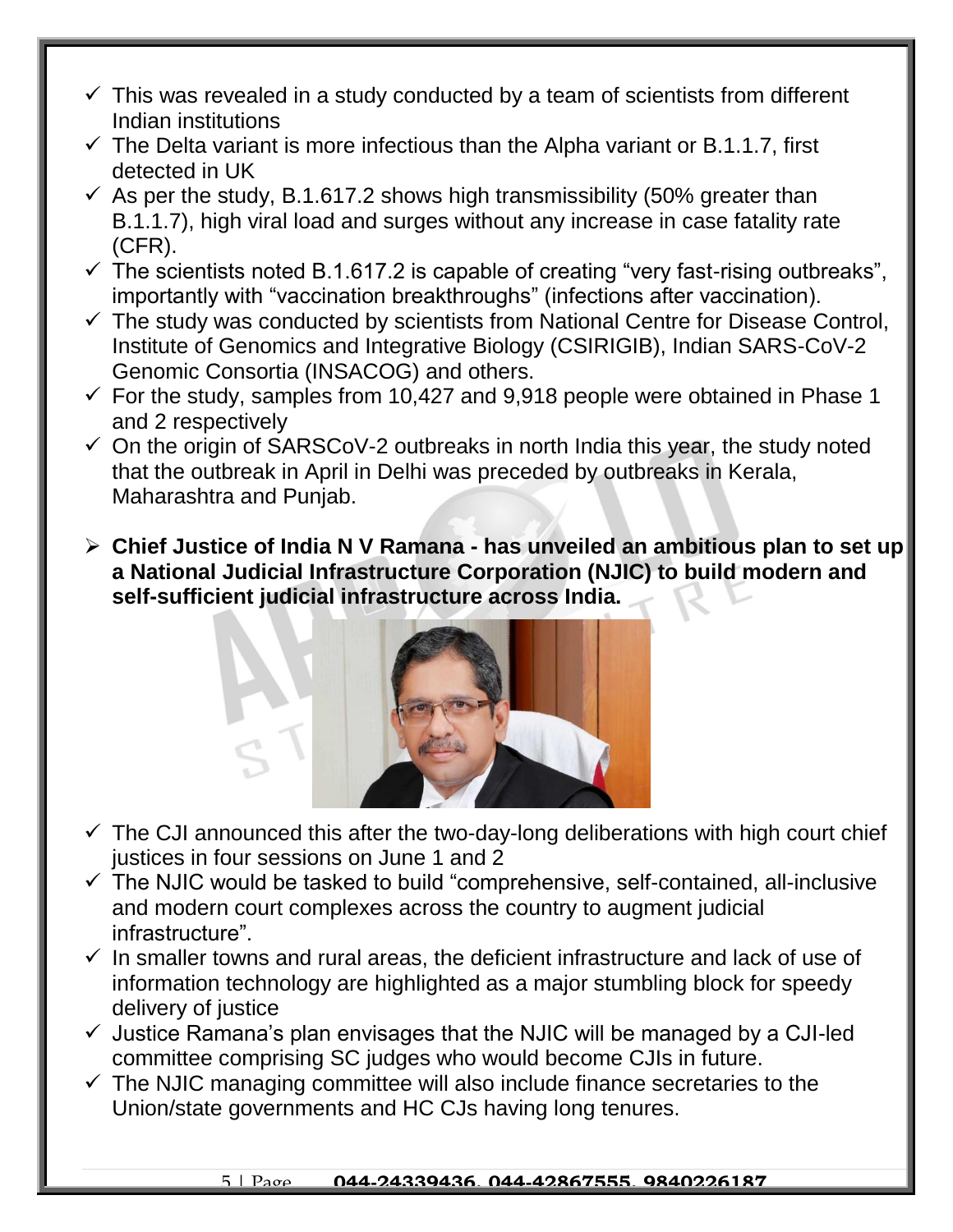- $\checkmark$  Under the new proposal, states would be required to fund modern court complexes through a one-time grant.
- $\checkmark$  It has to be recalled that High Courts are functioning only with 660 judges against a sanctioned strength of 1,079 judges, which is another area of concern.

# **DEFENCE**

 **Sagar Purvi, one of the oldest coastal research vessels (CRV) belonging to Chennai-based National Institute of Ocean Technology (NIOT) - has been decommissioned.**



- $\checkmark$  It has been undertaking several operations, including rescuing fishermen stranded at sea, collecting data to improving weather forecast models to monitoring marine pollution along the 7,500km Indian coast and collecting rocket debris from deep sea during launches at Sriharikota
- $\checkmark$  The ship has completed 650 scientific cruises over 6,000 days at sea in a span of 25 years.
- $\checkmark$  The vessel is the first in the fleet of research vessels under the Ministry of Earth Sciences to be decommissioned
- $\checkmark$  It was disposed-off on June 2 through Metal Scrap Trade Corporation Limited.
- $\checkmark$  Since its commissioning in 1996, the indigenously made vessel with laboratories onboard has helped Indian scientists collect data on coastal pollution, weather, geology, oceanographic and marine biology
- $\checkmark$  These data were used for developing numerous models for weather forecast and pollution monitoring which are now in use.
- $\checkmark$  The vessel played a major role in identifying locations for the installation of desalination plants for potable water for the people of Lakshadweep.
- $\checkmark$  More than 60 research institutions including Isro, IMD, INCOIS, IISc, IITs and IMU have used the vessel to collect scientific data in Bay of Bengal and Arabian Sea.
- $\checkmark$  At present, the Ministry of Earth Sciences has a fleet of six ships including Sagar Kanya, Sagar Sampada, Sagar Nidhi, Sagar Manjusha and recently procured vessels Sagar Tara and Sagar Anveshika.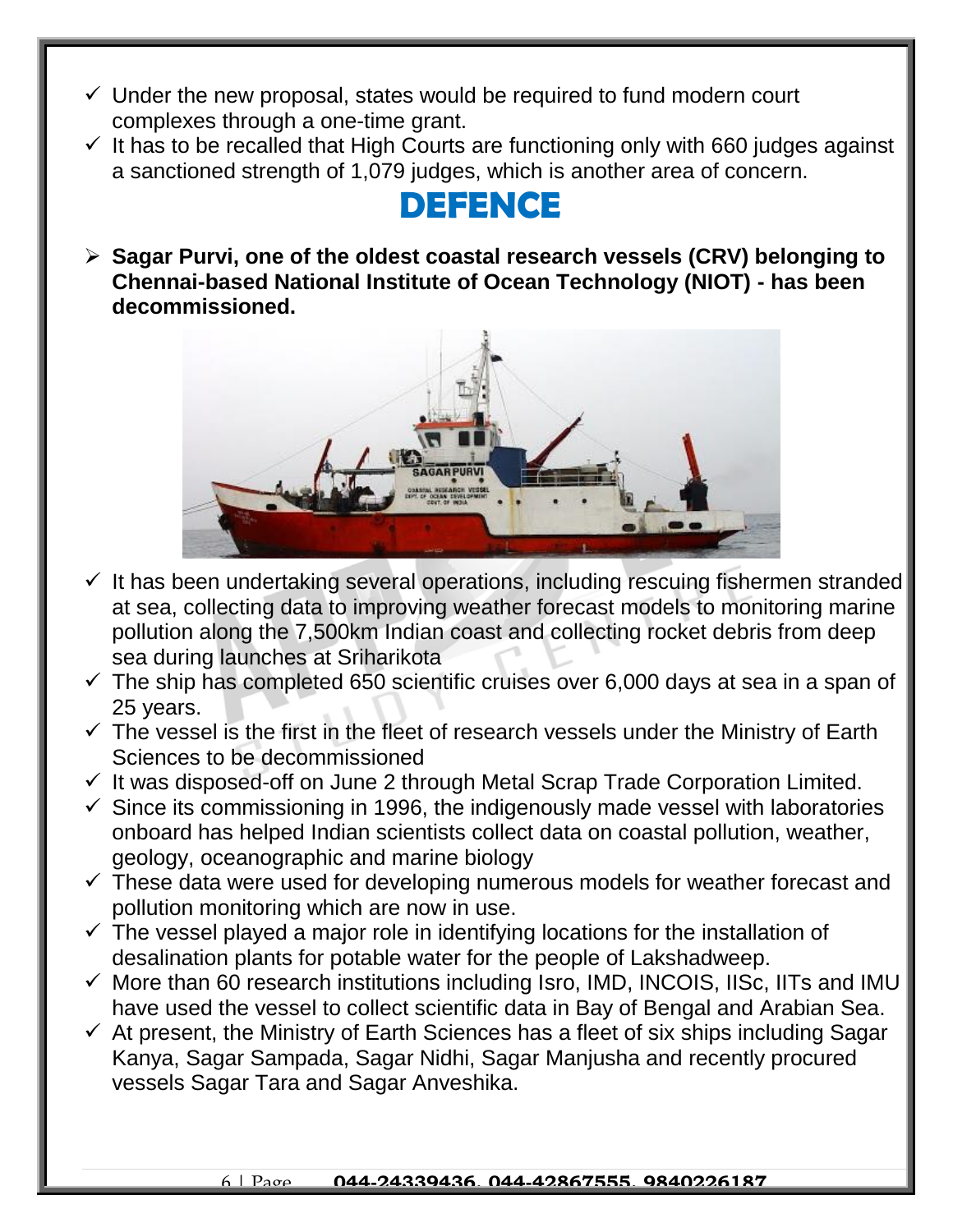- $\checkmark$  While bigger ships like Sagar Sampada and Sagar Nidhi have a lifespan of 35 years equal to a cargo vessel, comparatively smaller ships like CRV Sagar Purvi can last only 25 years.
- **On June 4, India - formally approved the long-pending ₹50,000 crore (almost \$7 billion) 'Project-75 India (P-75I)' to construct six new-generation stealth submarines with foreign collaboration**
- $\checkmark$  These submarines will be developed as part of the plan to counter China's expanding naval footprint in the Indian Ocean.
- $\checkmark$  The Rajnath Singh-led defence acquisitions council (DAC) approved the tender or RFP (request for proposal) in this regard
- $\checkmark$  The tenders are issued to defence shipyard Mazagon Docks (MDL) and private ship-builder L&T for the mega 'Make in India' conventional submarine-building programme, P-75I.
- $\checkmark$  The two, in turn, will tie-up with one of the five shortlisted foreign shipyards under the 'strategic partnership' model
- $\checkmark$  The foreign firms shortlisted include Rosoboronexport/Rubin Design Bureau (Russia), Naval Group-DCNS (France), ThyssenKrupp Marine Systems (Germany), Navantia (Spain) and Daewoo (South Korea)
- $\checkmark$  The foreign shipyards will have to undertake comprehensive transfer of technology to its Indian partner, as per the terms
- $\checkmark$  It will take around a decade from now for the roll-out of the first of these six dieselelectric submarines
- $\checkmark$  They will have a capacity to carry a total of 18 land-attack cruise missiles and heavyweight torpedoes as well as air-independent propulsion (AIP) for greater underwater endurance.

#### **ECONOMY**

- **The Reserve Bank of India - asked banks to lend to contact-intensive sectors such as hotels, restaurants, tourism, bus operators and other services by opening a ₹15,000 crore liquidity window for the lenders.**
- $\checkmark$  It provided another ₹16,000 crore to SIDBI to meet the short- and medium-term credit requirements of micro, small and medium enterprises.
- $\checkmark$  Further, the apex bank had announced an expansion of the loan restructuring window for loans taken by individuals and MSMEs, with the eligibility limit for debt doubled to ₹50 crore.
- $\checkmark$  These decisions were announced by RBI governor Shaktikanta Das on June 4 in a fresh round of Covid relief measures
- $\checkmark$  It comes within a month of a separate loan facility being made available by the RBI for the healthcare sector
- Last month, RBI had said that banks could restructure loans up to ₹25 crore advanced to individuals and small business.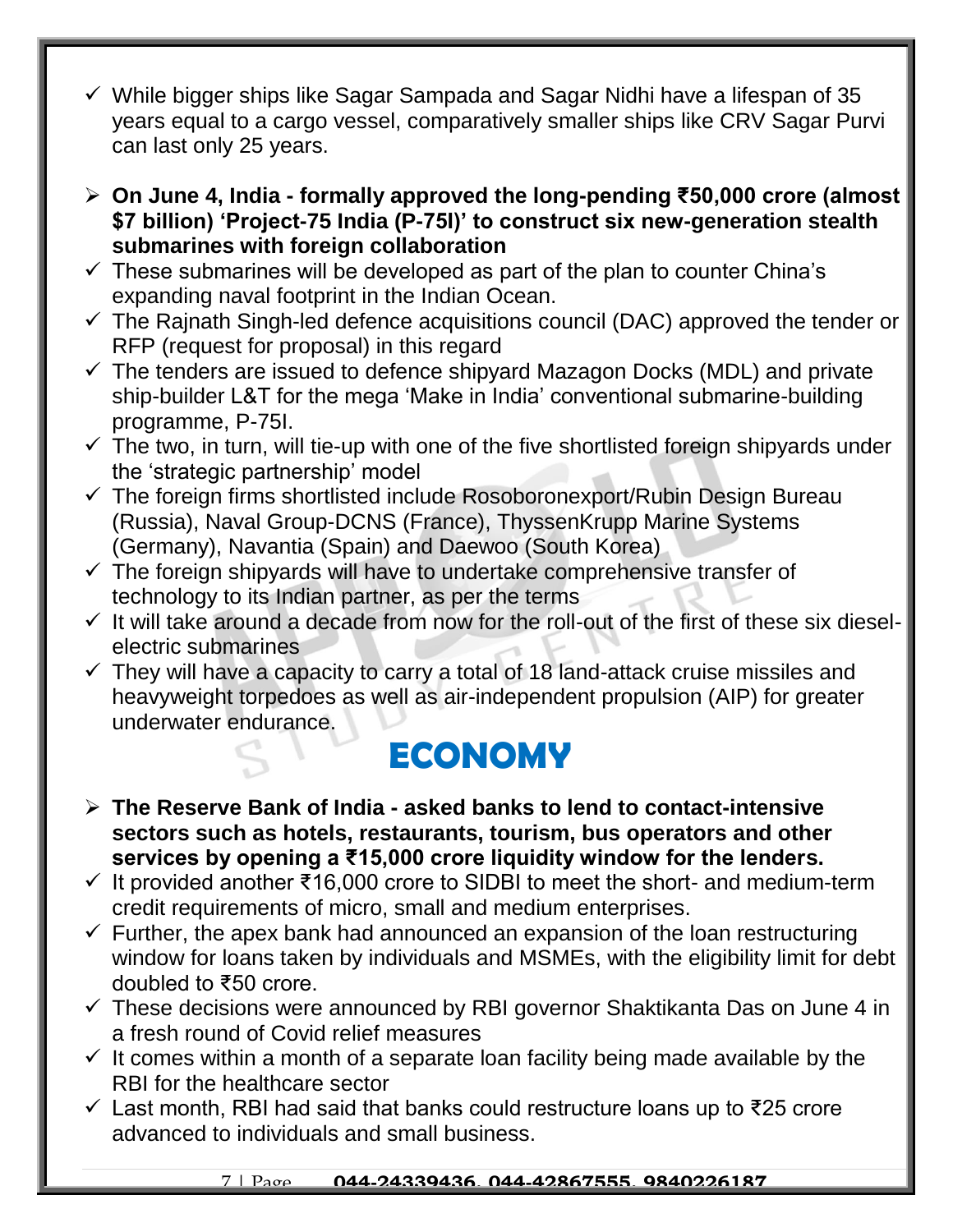

- $\checkmark$  The restructuring would give the borrowers more time to repay without classifying them as defaulters thus ensuring continued support from the banking system.
- This limit has now been increased to ₹50 crore.
- **The Reserve Bank of India (RBI) - left key policy rates unchanged with Repo rate kept at 4% and reverse repo rate at 3.35%, as per the bi-monthly monetary policy unveiled on June 4**
- $\checkmark$  However, it had slashed its growth estimate for 2021-22 to 9.5% from a projection of 10.5%, citing the impact of the second wave of the pandemic.
- $\checkmark$  The central bank, however, raised the inflation estimate a bit higher to 5.1% due to gathering price pressures.



- $\checkmark$  Taking the Covid-induced factors into consideration and the forecast of normal monsoon, real GDP growth is now projected at 9.5% in 2021-22, consisting with the economy projected to expand 18.5% in the June quarter.
- **Further, the RBI governor Shaktikanta Das said that India's foreign exchange reserves is likely to have crossed a new record of \$600 billion in the first week of June**
- $\checkmark$  Officially, however, the weekly numbers released by the RBI pegged reserves at \$598.2 billion as on May 28, which is also a record.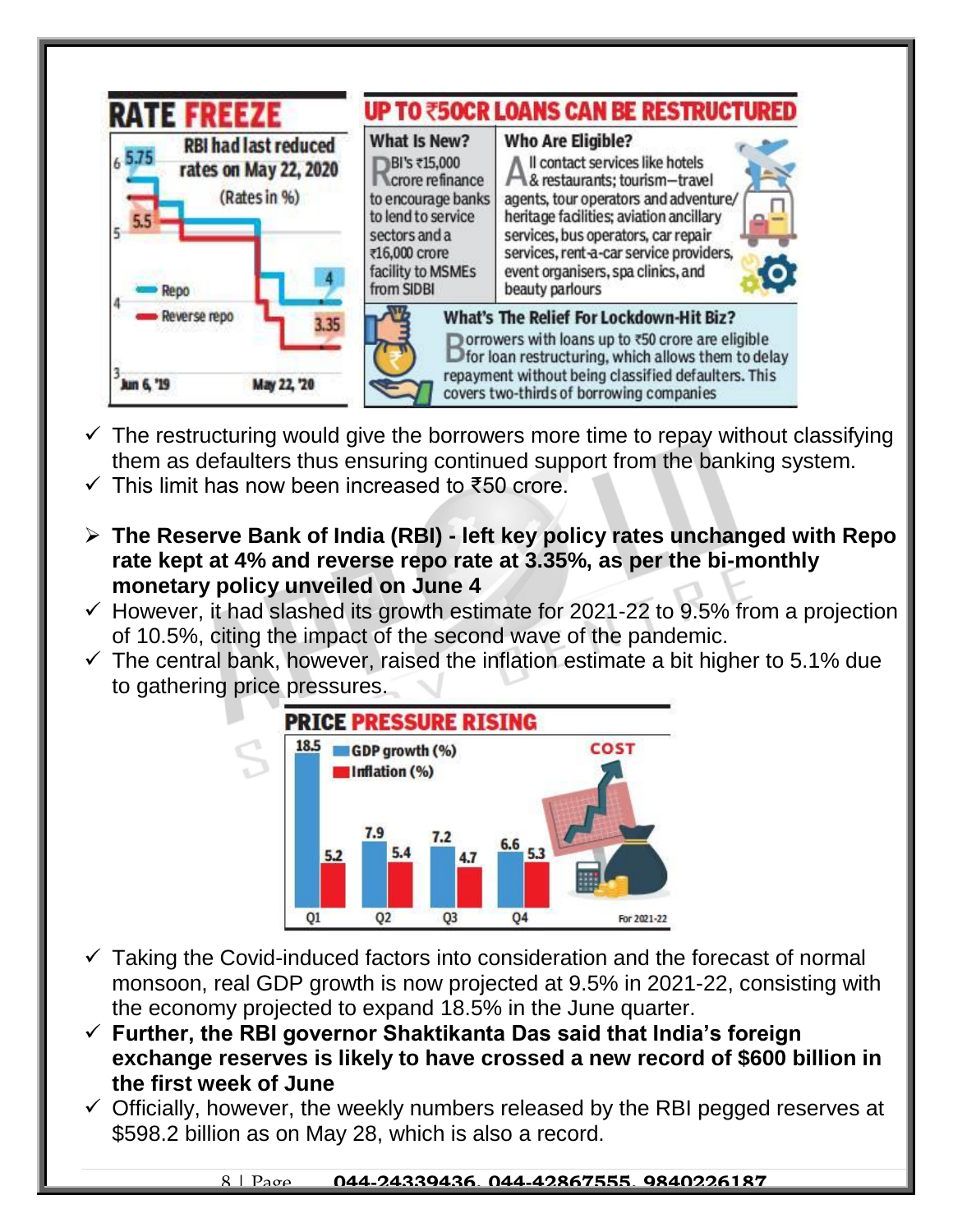$\checkmark$  India has seen an accretion of nearly \$105 billion over the last year, with \$5.3 billion added during the last week of May alone.



- $\checkmark$  Forex reserves are closely watched by policymakers given that it had dropped to \$5.8 billion in 1991 when India had a balance of payments crisis.
- $\checkmark$  In March, India had overtaken Russia as the country with the fourth-largest foreign exchange reserves, however, it has slipped to the fifth place again now
- $\checkmark$  China, Japan and Switzerland continue to top the list of countries ranked by forex reserves.
- $\checkmark$  The RBI adds to its reserves by purchasing dollars from the market.
- $\checkmark$  India's forex reserves ended FY21 at \$579 billion, which indicates that the RBI has bought over \$20 billion in nine weeks.
- **Bags and travel accessories retailer, Witco – has announced the closure of its operation, after 70 years of retailing.**



- $\checkmark$  Covid induced travel restrictions have severely affected travel business with airlines, luggage retailers and the hospitality sector reeling under losses.
- $\checkmark$  Witco has seen only negative growth since 2016, the year of demonetization, till which it has reported a 20% YoY growth
- $\checkmark$  Witco was started in 1951 by founder MPC Mohamed and was taken over by his sons — VP Nurdeen and VP Harris — after his demise.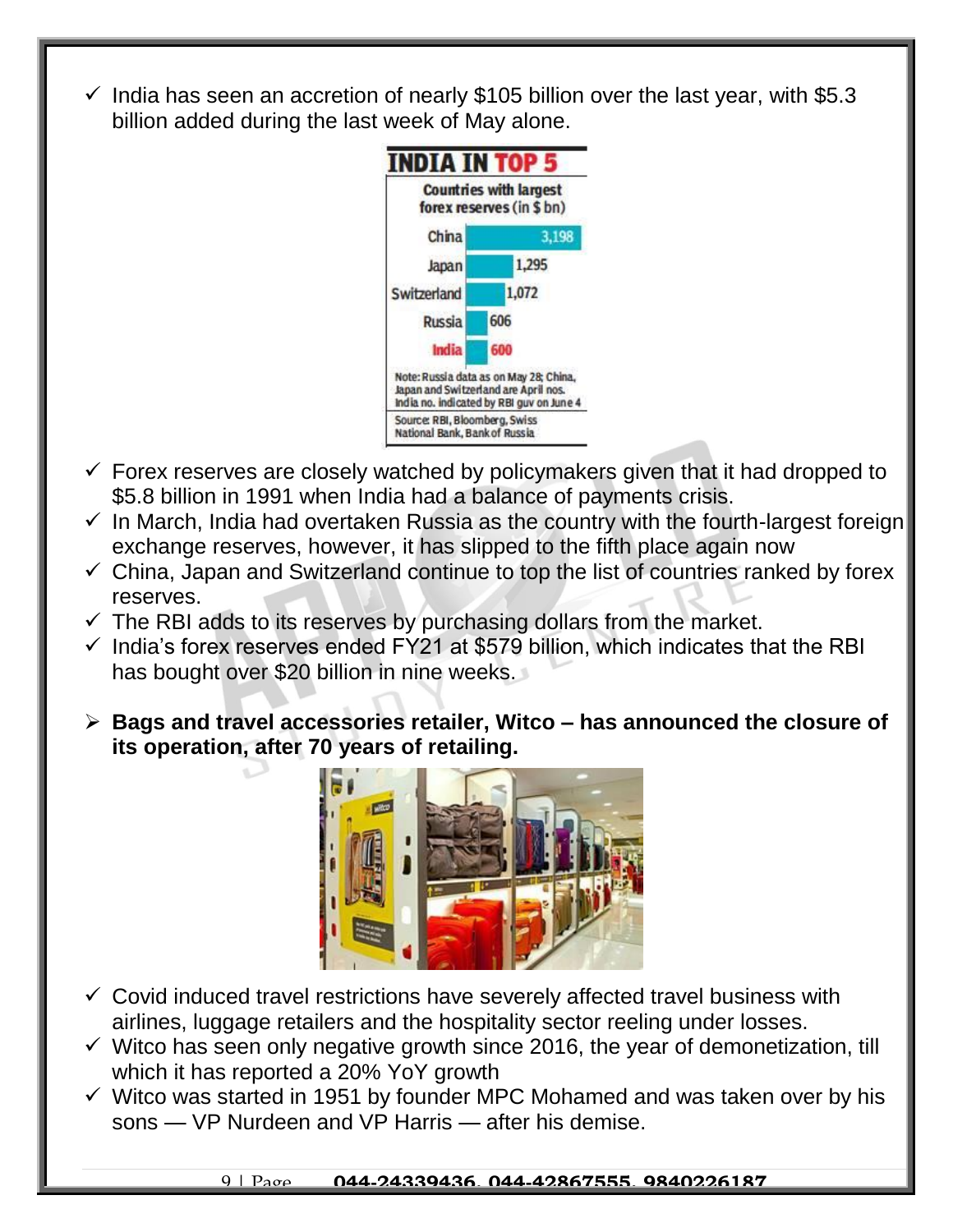- $\checkmark$  Witco announced the closure of 11 shops across Chennai, Trichy and Kozhikode, which totally had 30 employees.
- $\checkmark$  The company does 70% of its business from premium luggage business, while schoolbags, office bags and accessories constitute the rest 30% of business.

#### **SPORTS**

 **India's freestyle wrestler Sumit Malik (125kg category) - lost his place in the Tokyo-bound Indian contingent after failing a dope test.** 



- $\checkmark$  The urine sample was taken during the Olympic qualifiers held in Sofia, Bulgaria, in May
- $\checkmark$  Malik, from Karor in Haryana's Rohtak district, had won his place for the Olympics at the Sofia event.
- $\checkmark$  The banned performance-enhancing drug was 5-methylhexan-2-amine (1,4dimethylpentylamine) — better known as methylhexanamine — which falls in the category of a "specified" substance.
- $\checkmark$  The sample was collected by the United World Wrestling (UWW), the sport's global governing body
- $\checkmark$  The UWW subsequently exercised its right to provisionally suspend Sumit for six months till December 2021, indicating that he will not be competing at the Tokyo Games
- $\checkmark$  Further, for failing the dope test at an international UWW event, the UWW is likely to impose a hefty fine of around Rs 20 lakh on the Wrestling Federation of India (WFI), which will be recovered from Sumit
- $\checkmark$  If Sumit is found guilty and doesn't pay the fine, the WFI might ban him for life.
- $\checkmark$  Sumit would also be required to return Rs 5 lakh to the Haryana sports department, which he was paid in advance last month to prepare for the Games.
- $\checkmark$  Sumit has been told by the lab authorities to get his 'B' sample tested latest by June 10.
- $\checkmark$  Sumit faces a ban ranging between two and four years, upon final conviction
- $\checkmark$  There are two categories of substances non-specified (anabolic steroids) and specified (stimulants).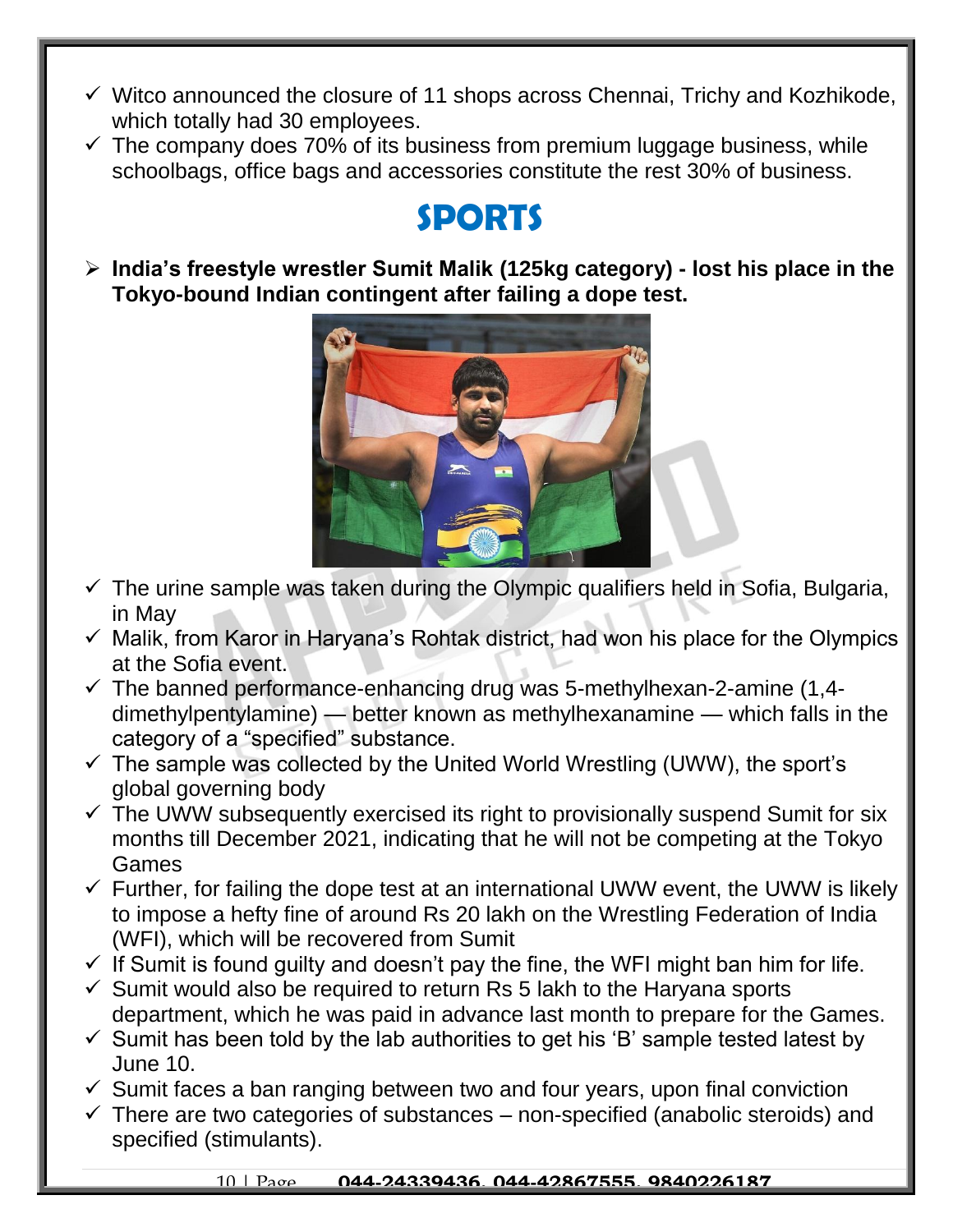- $\checkmark$  In the case of a non-specified substance, automatic suspension by the management authority kicks in.
- $\checkmark$  While in the case of a specified failure, the athlete is provided a chance to go for a "voluntary" suspension to avoid getting punished with a lengthy ban.
- $\checkmark$  Methylhexanamine has been on the World Anti-Doping Agency's (Wada) list of prohibited substances since 2004 and reclassified as a 'specified substance' in 2011.
- $\checkmark$  The Wada describes the stimulant as a 'non-therapeutic' substance.
- $\checkmark$  The drug was in news in India when two track and field athletes and six wrestlers failed the dope test for methylhexanamine ahead of the 2010 CWG and were banned.
- $\checkmark$  These included four CWG-bound wrestlers Rajiv Tomar, Sumit, Mausam Khatri and Gursharanpreet Kaur, apart from Joginder Singh and Rahul Mann, alongwith shot putter Saurav Vij and discus thrower Akash Antil.
- $\checkmark$  Later, international judo player Nirupama Devi Laishram and 2017 Asian athletics champion shot putter Manpreet Kaur, too, had failed dope tests for the same stimulant.
- $\checkmark$  Internationally, the drug came into limelight in 2009 when five Jamaican athletes Yohan Blake, Marvin Anderson, Allodin Fothergill, Lanceford Spence and woman sprinter Sheri-Ann Brooks were found positive for methylhexanamine.
- $\checkmark$  Jamaican 2008 Beijing Olympics sprint relay gold medalist Nesta Carter was banned for returning dope positive for this substance, which cost Usain Bolt his Beijing gold.
- $\checkmark$  Korean distance runner, Lee Kyeong-Jae, Tajikistani footballer Khurshed Beknazarov and Britain's marathoner Claire Squires, who had collapsed and died near the finish line at the 2012 London Marathon, had traces of methylhexanamine in their body system.

## **INTERNATIONAL DAY**

#### **World Environment Day (WED) - June 5**



- World Environment Day 2021
- <sup>®</sup> World Environment Day is celebrated on June 5th globally
- **& The theme for 2021 is "Ecosystem Restoration**"
- 4 Aim is to promote activities that protect the environment
- $\checkmark$  The day is observed every year to raise awareness about the significance of nature and environmental protection
- $\checkmark$  On the eve of WED this year, the World Health Organization (WHO) has joined 'UN Decade on Ecosystem Restoration' (2021-2030)